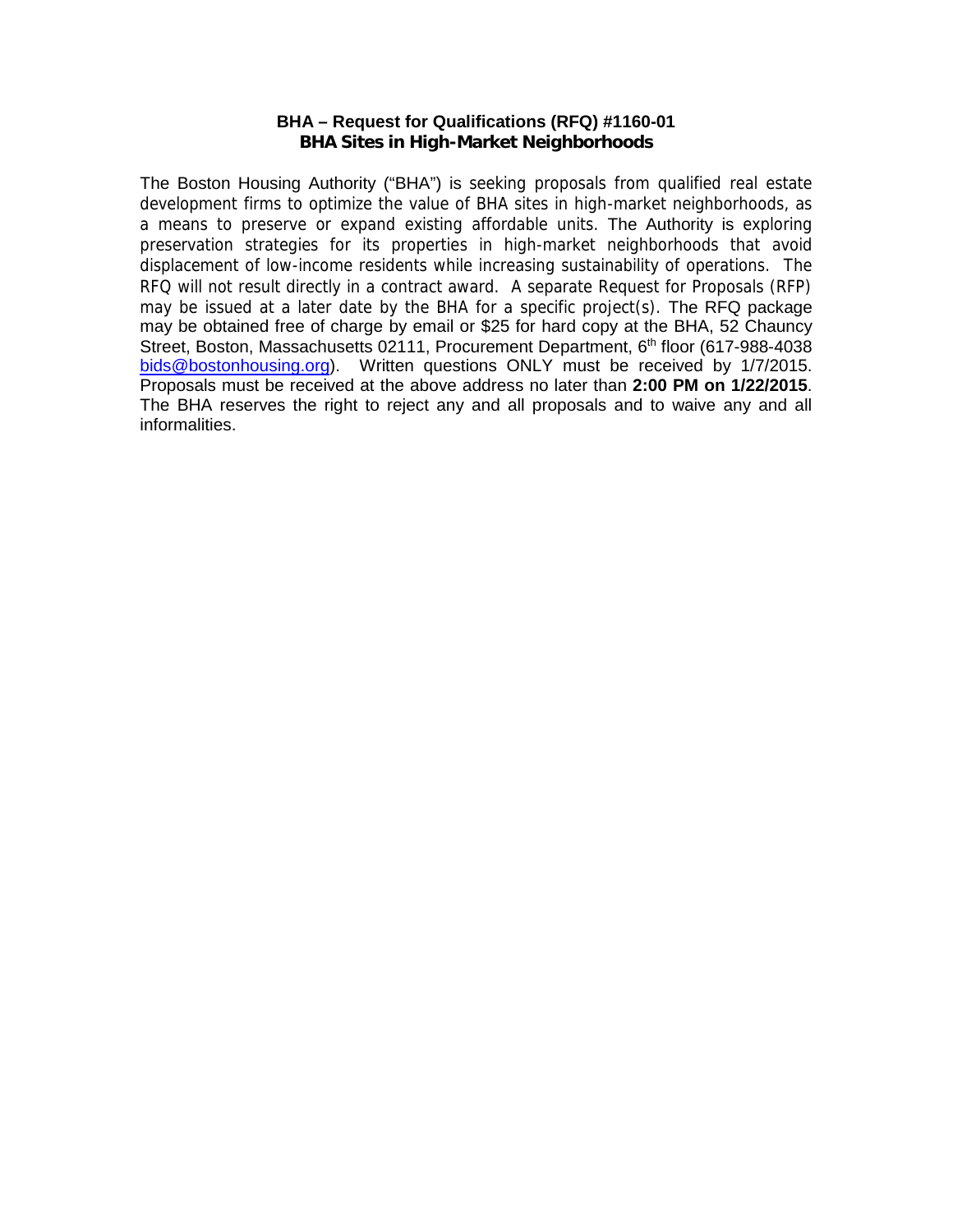**REQUEST FOR QUALIFICATIONS BHA Sites in High-Market Neighborhoods BHA Job No. 1160-01 November 18, 2014**

## **PART I – BACKGROUND**

The Boston Housing Authority (BHA) has developed a Five-Year Agency Plan that describes the Authority's current fiscal and operating context and identifies strategic priorities for the next five years. While the BHA has enjoyed a long period of continuous improvement, federal funding shortfalls have resulted in a structural deficit that is expected to continue for the long-term. The shortfall and its anticipated impacts are described further in the Plan (see the Five-Year Plan at www.bostonhousing.org).

As one of its strategic priorities, the BHA is developing an asset management preservation strategy that will explore long-term strategies for each of its public housing sites. Through this Request for Qualifications (RFQ), the BHA is interested in exploring preservation strategies for its properties in high-market neighborhoods that avoid displacement of low-income residents while increasing sustainability of operations. Specifically, we are seeking proposals from qualified real estate development firms to optimize the value of BHA sites in high-market neighborhoods, as a means to preserve or expand existing affordable units. Proposals may add mixed-income housing as well as commercial and retail uses, and may also replace public housing units with other funding programs that achieve comparable long-term affordability for extremely low-income households. Proposals may take an "in-fill" approach that leaves existing buildings intact, or may propose replacement/new construction strategies.

The BHA's primary goal through this RFQ is to explore ways to preserve its affordable housing for future generations, with decreased reliance on federal public housing capital and operating subsidy. A secondary goal is to explore ways to better integrate the sites into their surrounding neighborhoods. While the BHA will entertain proposals for all sites, we are particularly interested in proposals for feasible preservation strategies in our older federally subsidized developments. In addition, while adding housing units and other uses are not viable at the BHA's West Newton property, we are seeking proposals to preserve West Newton as affordable housing without public housing subsidy.

Property data is attached. The BHA will not be providing detailed capital information about each property under this RFQ, and therefore, Proposers must identify their assumptions clearly. Proposers may propose replacing or retrofitting existing buildings. Proposals that retain affordable units at a 1:1 ratio with the existing developments will be prioritized. Proposers will be required to submit financial pro formas, cost estimates, and conceptual designs along with developer qualifications.

The BHA will use the proposals to evaluate the feasibility and trade-offs of various approaches, and will issue subsequent Requests for Proposals in order to move forward with any specific plans.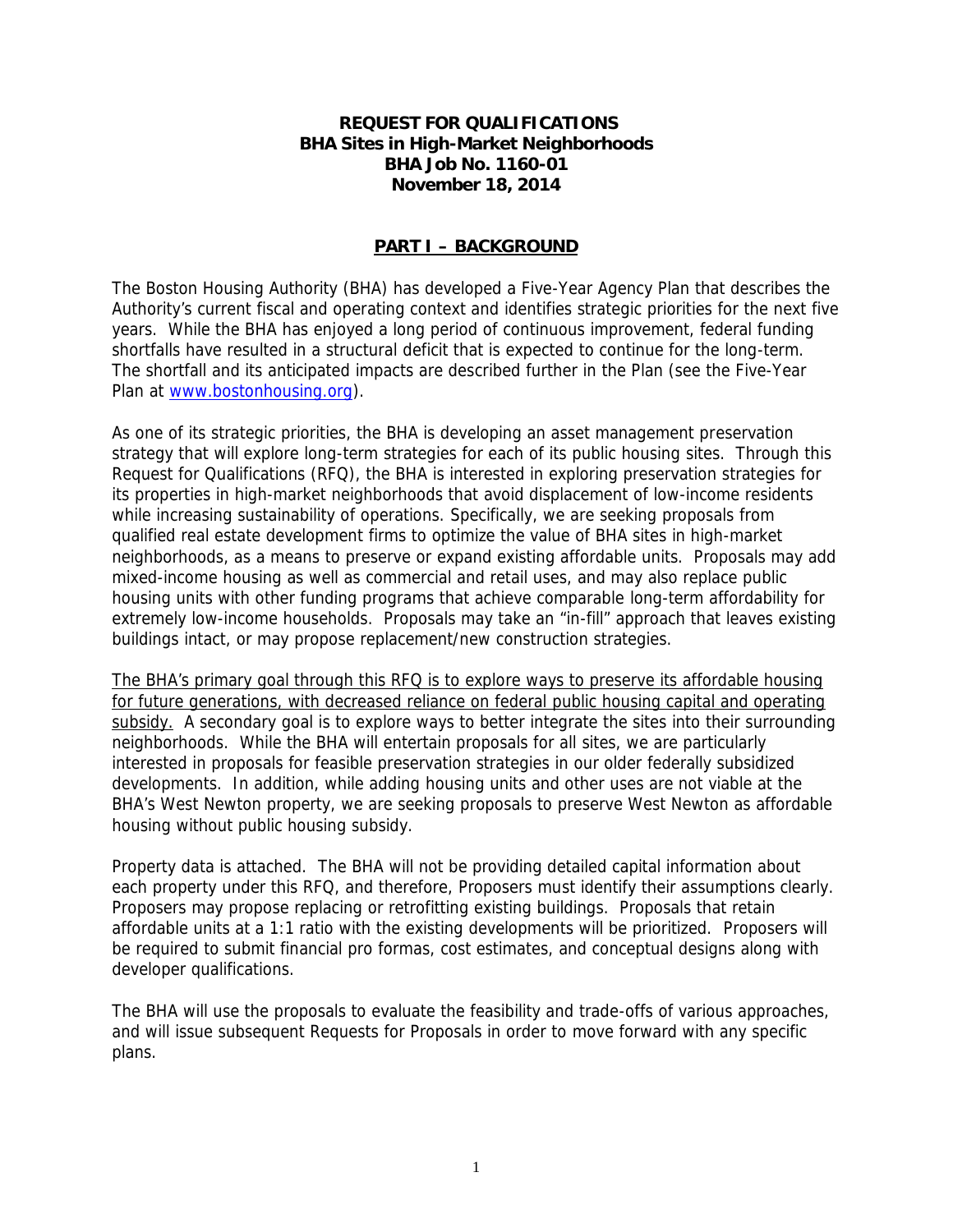## **A. Submission Instructions**

Respondents to this RFQ are required to submit six (6) copies of their proposal and one (1) electronic copy of their proposal on CD-R or DVD-R media. This submission should be in Adobe PDF format, although Microsoft Office file formats (Word, Excel, Power Point, etc.) are also acceptable. Respondents shall submit their proposals to:

**BHA Contract Office, Dan Casals, Deputy Administrator, at the Boston Housing Authority at 52 Chauncy Street, 6th Floor, Boston, MA 02111, on January 22, 2015, no later than 2:00 p.m. by mail or hand delivery.**

The RFQ will not result directly in a contract award. A separate Request for Proposals (RFP) will be issued by the BHA for any specific projects.

# **PART II – PROPOSAL REQUIREMENTS**

Proposals should be specific and concise. We strongly prefer efficiently worded, substantive proposals to lengthy responses containing more general, boilerplate language.

**A. Qualifications:**

Please submit the following information:

- 1. Identify all team members and roles. Provide information with respect to the capabilities and experience of these individual(s) relative to the teams' proposal.
- 2. Describe the team's background and expertise with affordable and market housing development, public housing programs, and mixed-use/commercial development if proposed. Experience with local City and state affordable housing programs is particularly relevant.
- 3. List at least three (3) entities that have been clients of the Respondent within the last three (3) years. This list shall demonstrate that the Respondent has (i) been in business for a minimum of three (3) years, and (ii) completed projects substantially similar to those requested by this RFQ. The Respondent shall provide the following information for each client:
	- Client name
	- Type of organization
	- Address
	- Contact
	- Title
	- Telephone
	- Description of the work performed
	- Commencement and completion dates of contract
	- Dollar amount of contract or project
	- Identity of any Respondent's staff assigned to each client who are proposed for the BHA's services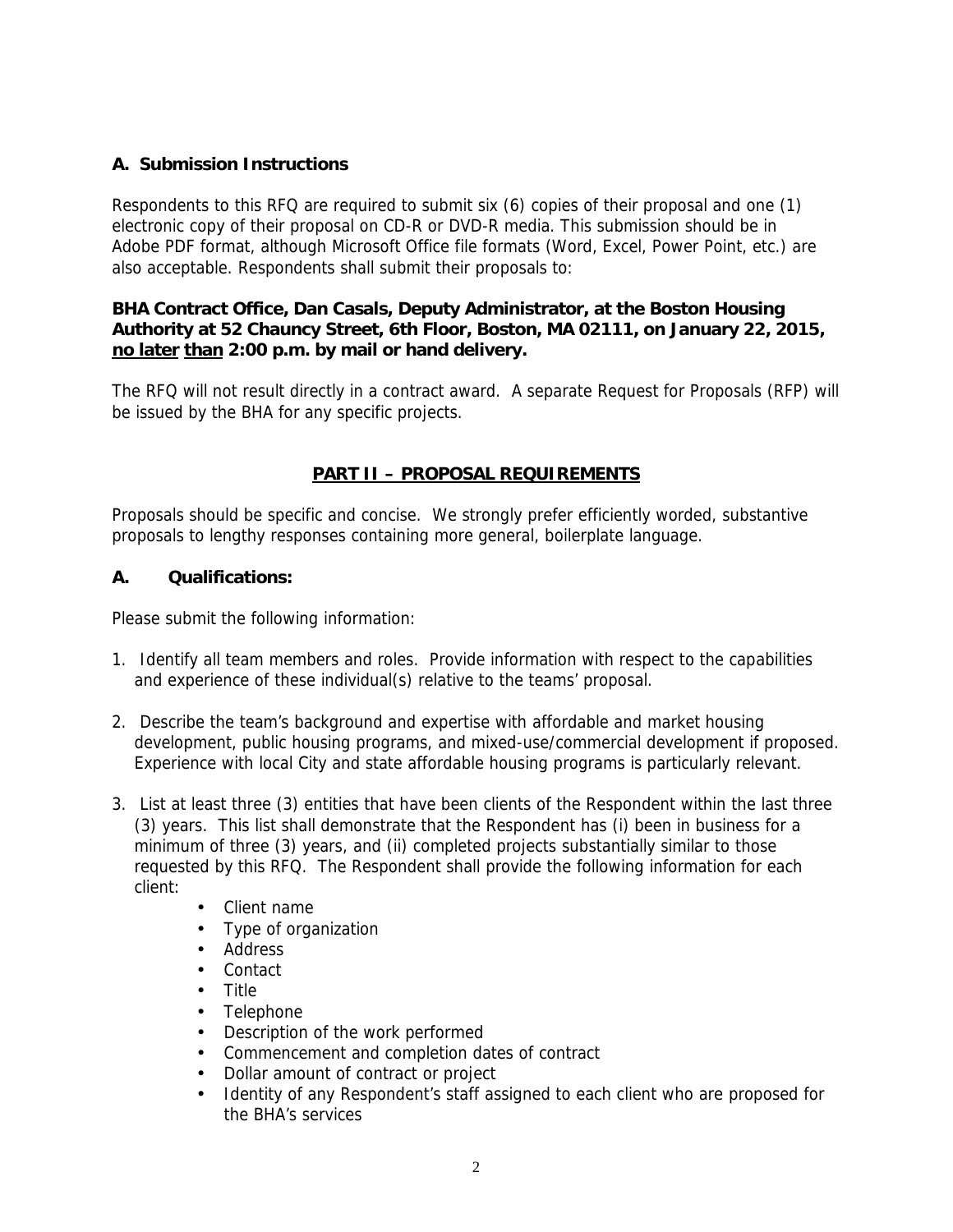4. Submit a summary of prior financial transactions that evidence the Respondent's capacity to realistically secure the financial resources to execute the proposed project. Include company financial information that demonstrates the ability of the firm to provide necessary guarantees and other security to satisfy investors on the project. Provide information relative to securing all approvals for the project, including non-financial approvals (i.e. zoning, neighborhood, regulatory, etc.)

### **B. Proposal:**

Respondents may submit proposals for one site or multiple sites. For each site, please submit the following information:

- 1. A two-page summary that identifies the site and overall approach to achieving the goals of the RFQ: number of units to be renovated, replaced, and/or added; resulting overall mix of housing units from deeply subsidized to market; additional uses and square footage.
- 2. Conceptual design drawings that illustrate the proposal. While interior details are not required, the designs must be sufficiently developed to accurately reflect residential and other uses on the property.
- 3. Financial Pro Forma including a full Sources and Uses of development funding and a 20 year Operating Budget. The pro formas must make clear any Developer or Overhead fees as well as assumptions as to relocation, demolition, and predevelopment costs. All public sector sources of funding must be specifically identified.
- 4. A timeline for predevelopment, design, financing, and construction.
- 5. Financial letters of interest and other evidence that the financial projections are reasonable and that the project can be realistically financed. While financing commitments are not expected, the BHA is not interested in projects that "pencil out" without any basis in realistic funding sources.
- 6. Clearly identify all assumptions, including financial assumptions as well as other assumptions related to the role of BHA in the transaction.

Questions under this RFP may be directed to:

Joseph Bamberg, Director of Real Estate Development Email joseph.bamberg@bostonhousing.org

We will make every effort to respond to questions within 5 business days. . To ensure timely responses, please submit questions no later than January 7, 2015. Questions and responses will be emailed to all planholders.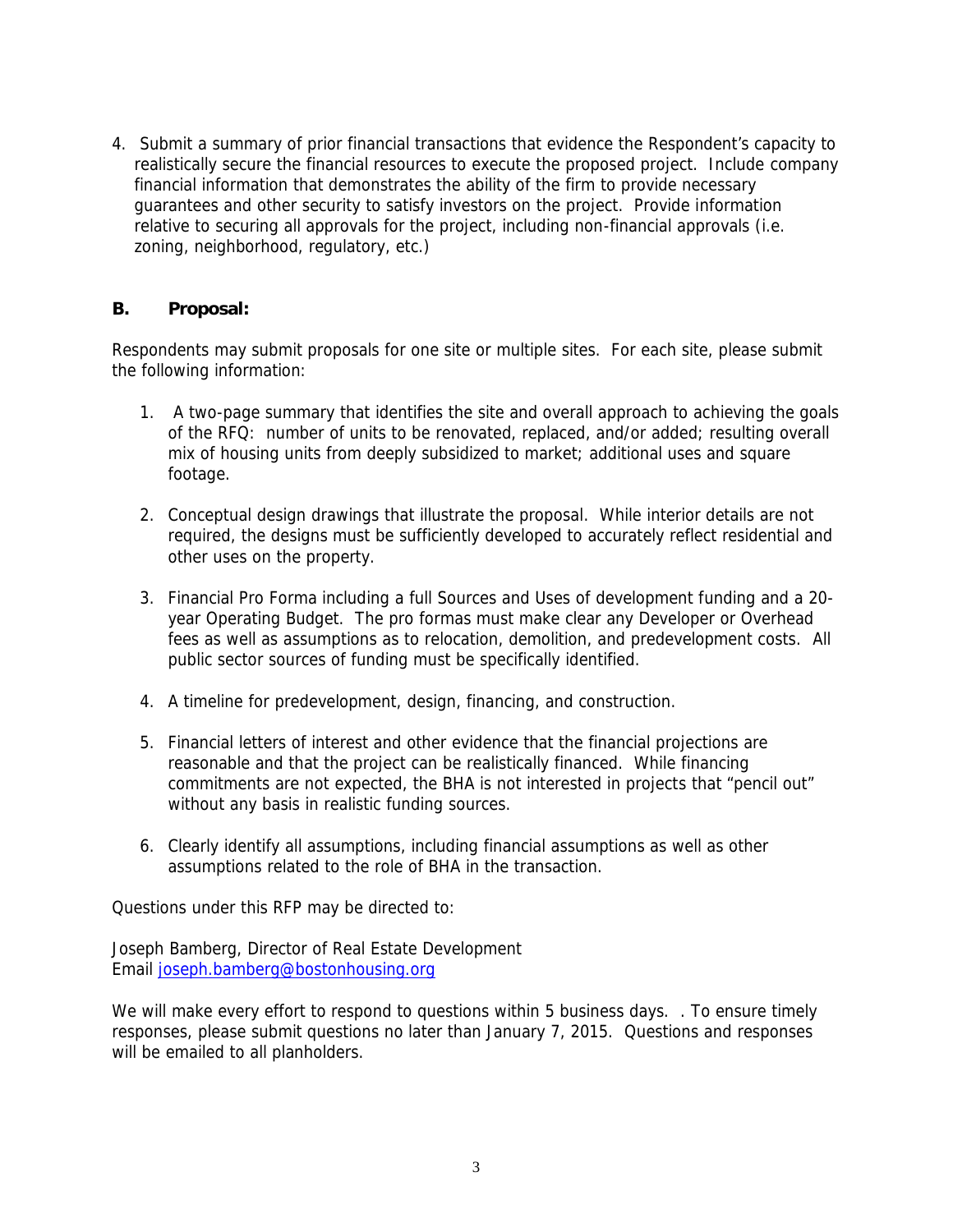### **Federal Public Housing**

| 101 | Charlestown                     | 55 Bunker Hill Street     | Charlestown       | 02129 | <b>Nov-40</b> |    | 352 | 425            | 254            | 66 | 3            |                | 1100 |
|-----|---------------------------------|---------------------------|-------------------|-------|---------------|----|-----|----------------|----------------|----|--------------|----------------|------|
| 104 | <b>Lenox Street</b>             | 136 Lenox Street          | South End         | 02118 | $Dec-40$      |    | 123 | 120            | 42             |    |              |                | 285  |
| 106 | <b>Ruth Barkley Apts.</b>       | 1472 Washington Street    | South End         | 02118 | <b>Mar-51</b> |    | 92  | 179            | 108            | 35 |              |                | 414  |
| 107 | <b>Heath Street</b>             | 30 Bickford Street        | Jamaica Plain     | 02130 | Feb-42        |    | 32  | 58             | 86             | 33 | 8            | $\overline{2}$ | 219  |
| 111 | <b>Whittier Street</b>          | 1158 Tremont Street       | Roxbury           | 02120 | May-53        |    | 12  | 120            | 56             | 12 |              |                | 200  |
| 114 | Alice Heyward Taylor            | 260 Ruggles Street M      | Roxbury           | 02120 | Aug-52        |    | 107 | 122            | 89             | 41 | 4            |                | 363  |
| 119 | <b>Bromley Park</b>             | <b>30 Bickford Street</b> | Jamaica Plain     | 02130 | Aug-54        |    | 64  | 232            | 172            | 38 | 14           |                | 520  |
| 123 | <b>Mary Ellen McCormack</b>     | 10 Kemp Street            | South Boston      | 02127 | May-38        |    | 413 | 447            | 156            |    |              |                | 1016 |
| 124 | Old Colony                      | 265 East Ninth Street     | South Boston      | 02127 | May-40        |    | 150 | 173            | 80             | 49 | $\mathbf{1}$ | 5              | 458  |
| 158 | <b>West Newton Street</b>       | 94 West Newton Street #3  | South End         | 02118 | Dec-73        | 44 | 57  | 16             | $\overline{7}$ | 11 | $\mathbf{1}$ |                | 136  |
| 174 | Rutland/East Springfield Street | 94 West Newton Street #3  | South End         | 02118 | May-82        |    | 3   | 5              | 5              | 1  |              |                | 14   |
| 182 | Commonwealth                    | 35 Fidelis Way            | Brighton          | 02135 | Feb-51        |    | 36  | 109            | 94             | 34 | 5            |                | 278  |
| 189 | <b>Franklin Field</b>           | 91 Ames Street            | <b>Dorchester</b> | 02124 | Aug-62        |    | 46  | 122            | 116            | 48 | 14           |                | 346  |
| 191 | <b>Bromley Park Elderly</b>     | 30 Bickford Street        | Jamaica Plain     | 02130 | Aug-54        |    | 42  | 14             |                |    |              |                | 56   |
| 193 | <b>Highland Park</b>            | 530 Warren Street         | Roxbury           | 02121 | $Mar-83$      |    |     | 22             | $\overline{4}$ |    |              |                | 26   |
| 226 | Pond Street                     | 21 Pond Street            | Jamaica Plain     | 02130 | Aug-62        |    | 40  | $\overline{4}$ |                |    |              |                | 44   |
| 227 | Annapolis Street                | 9 Annapolis Street        | Dorchester        | 02125 | Aug-62        |    | 50  | 6              |                |    |              |                | 56   |
| 228 | <b>Ashmont Street</b>           | 350 Ashmont Street        | Dorchester        | 02124 | Nov-62        |    | 48  | 6              |                |    |              |                | 54   |
| 229 | <b>Holgate Apartments</b>       | 125 Elm Hill Avenue       | Roxbury           | 02119 | May-62        |    | 81  |                |                |    |              |                | 81   |
| 230 | <b>Foley Apartments</b>         | 199 H Street              | South Boston      | 02127 | Aug-63        |    | 96  |                |                |    |              |                | 96   |
| 232 | Groveland                       | 15 M.M. Beatty Circle     | Mattapan          | 02126 | <b>Nov-72</b> | 26 | 20  | 2              |                |    |              |                | 48   |
| 234 | Davison                         | 101 Davison Street        | <b>Hyde Park</b>  | 02136 | Sep-72        | 31 | 16  |                |                |    |              |                | 47   |
| 235 | <b>Washington Street</b>        | 35 Fidelis Way            | <b>Brighton</b>   | 02135 | Feb-63        |    | 72  | 10             |                |    |              |                | 82   |
| 236 | <b>West Ninth Street</b>        | 185 West Ninth Street     | South Boston      | 02127 | Nov-68        |    | 76  | 8              |                |    |              |                | 84   |
| 237 | J.J. Carroll Apartments         | 130 Chestnut Hill Avenue  | <b>Brighton</b>   | 02135 | <b>Dec-66</b> |    | 52  | 12             |                |    |              |                | 64   |
| 238 | <b>Meade Apartments</b>         | 5 Melville Avenue         | <b>Dorchester</b> | 02124 | Mar-69        |    | 38  | 2              |                |    |              |                | 40   |
| 240 | Rev. M.L.K Jr. Towers           | 280 MLK Blvd              | Roxbury           | 02119 | <b>Jul-69</b> | 26 | 78  |                |                |    |              |                | 104  |
|     |                                 |                           |                   |       |               |    |     |                |                |    |              |                |      |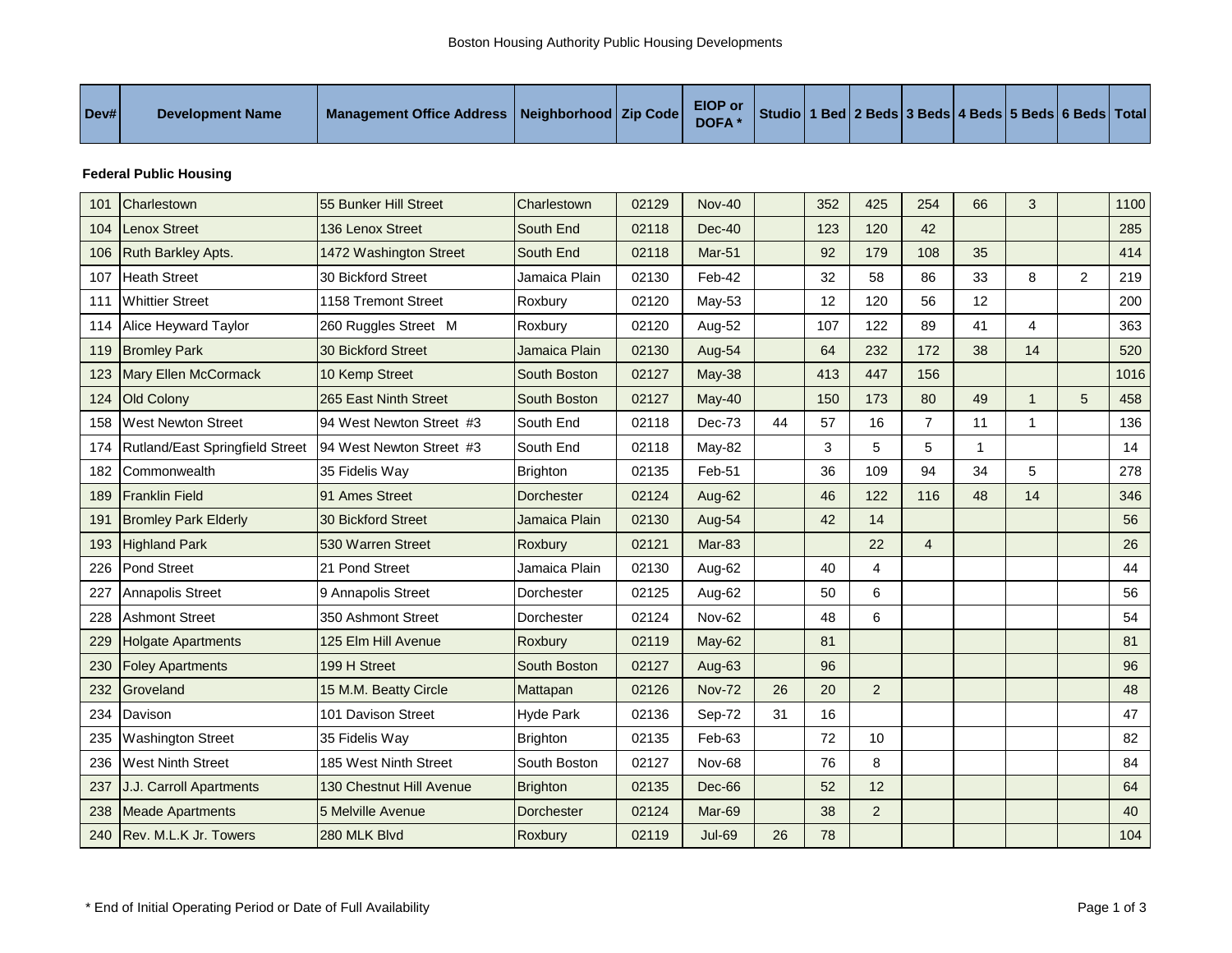### **Federal Public Housing (continued)**

| 241 | Eva White                     | 440 Tremont Street       | South End         | 02118 | Mar-68                | 34   | 57   | 11             |      |     |    |                | 102  |
|-----|-------------------------------|--------------------------|-------------------|-------|-----------------------|------|------|----------------|------|-----|----|----------------|------|
| 242 | <b>Walnut Park</b>            | 1990 Columbus Avenue     | Roxbury           | 02119 | <b>Jul-70</b>         | 106  | 51   | 8              |      |     |    |                | 165  |
| 244 | <b>Frederick Douglas</b>      | 755 Tremont Street       | South End         | 02118 | Sep-73                | 42   | 35   | 1              |      |     |    |                | 78   |
| 245 | <b>Amory Street</b>           | 125 Amory Street         | Jamaica Plain     | 02119 | Apr-73                | 98   | 106  | 11             |      |     |    |                | 215  |
| 247 | <b>General Warren</b>         | 114 Rutherford Avenue    | Charlestown       | 02129 | Oct-72                | 56   | 36   | $\overline{4}$ |      |     |    |                | 96   |
| 249 | <b>Torre Unidad</b>           | 80 West Dedham Street    | South End         | 02118 | Sep-74                | 112  | 83   | $\overline{4}$ |      |     |    |                | 199  |
| 250 | <b>Rockland Towers</b>        | 5300 Washington Street   | West Roxbury      | 02132 | <b>Nov-72</b>         | 41   | 26   | $\overline{2}$ |      |     |    |                | 69   |
| 251 | Codman Apartments             | 784 Washington Street    | Dorchester        | 02124 | Aug-72                | 61   | 30   | 11             |      |     |    |                | 102  |
| 252 | <b>Heritage Apartments</b>    | 209 Sumner Street        | East Boston       | 02128 | Apr-75                | 96   | 159  | 21             | 11   | 9   |    |                | 296  |
| 253 | <b>St. Botolph Apartments</b> | 70 St. Botolph Street    | <b>Back Bay</b>   | 02116 | $Jun-73$              | 82   | 47   | 3              |      |     |    |                | 132  |
| 254 | Pasciucco Apartments          | 330 Bowdoin Street       | <b>Dorchester</b> | 02122 | <b>May-73</b>         | 64   | 26   | $\overline{2}$ |      |     |    |                | 92   |
| 257 | <b>Lower Mills</b>            | 2262 Dorchester Avenue   | <b>Dorchester</b> | 02124 | $Jan-72$              | 107  | 60   | 11             |      |     |    |                | 178  |
| 261 | Ausonia Homes                 | 185 Fulton Street        | North End         | 02109 | Jan-77                |      | 93   | $\overline{7}$ |      |     |    |                | 100  |
| 262 | <b>Hassan Apartments</b>      | 705 River Street         | <b>Hyde Park</b>  | 02126 | May-74                | 55   | 40   | 5              |      |     |    |                | 100  |
| 270 | <b>Spring Street</b>          | 23 Spring Street         | West Roxbury      | 02132 | <b>Jul-77</b>         |      | 99   | 5              |      |     |    |                | 104  |
| 271 | <b>Patricia White</b>         | 20 Washington Street     | <b>Brighton</b>   | 02135 | <b>Jan-78</b>         |      | 216  | 9              |      |     |    |                | 225  |
| 272 | <b>Roslyn Apartments</b>      | <b>Cliffmont Street</b>  | Roslindale        | 02131 | <b>May-77</b>         |      | 113  | 6              |      |     |    |                | 119  |
| 277 | <b>Bellflower Street</b>      | 24 Bellflower Street     | <b>Dorchester</b> | 02125 | Sep-81                |      | 106  | 8              |      |     |    |                | 114  |
| 283 | Peabody Square                | 1875 Dorchester Avenue   | Dorchester        | 02124 | <b>Jul-82</b>         |      | 98   | 5              |      |     |    |                | 103  |
| 290 | Joseph C. Malone Apartments   | 11 Gordon Avenue         | Hyde park         | 02136 | <b>Jun-81</b>         |      | 101  | 1              |      |     |    |                | 102  |
| 295 | <b>Commonwealth Elderly</b>   | 35 Fidelis Way           | Brighton          | 02135 | Feb-51                |      | 104  | 12             |      |     |    |                | 116  |
| 298 | <b>Hampton House</b>          | 155 North Hampton Street | South End         | 02118 | Sep-73                | 42   | 35   | $\overline{1}$ |      |     |    |                | 78   |
| 299 | <b>Washington Manor</b>       | 1701 Washington Street   | South End         | 02118 | Sep-73                | 41   | 35   | $\mathbf 1$    |      |     |    |                | 77   |
|     |                               |                          |                   |       | <b>Federal Totals</b> | 1164 | 3952 | 2363           | 1280 | 377 | 50 | $\overline{7}$ | 9193 |